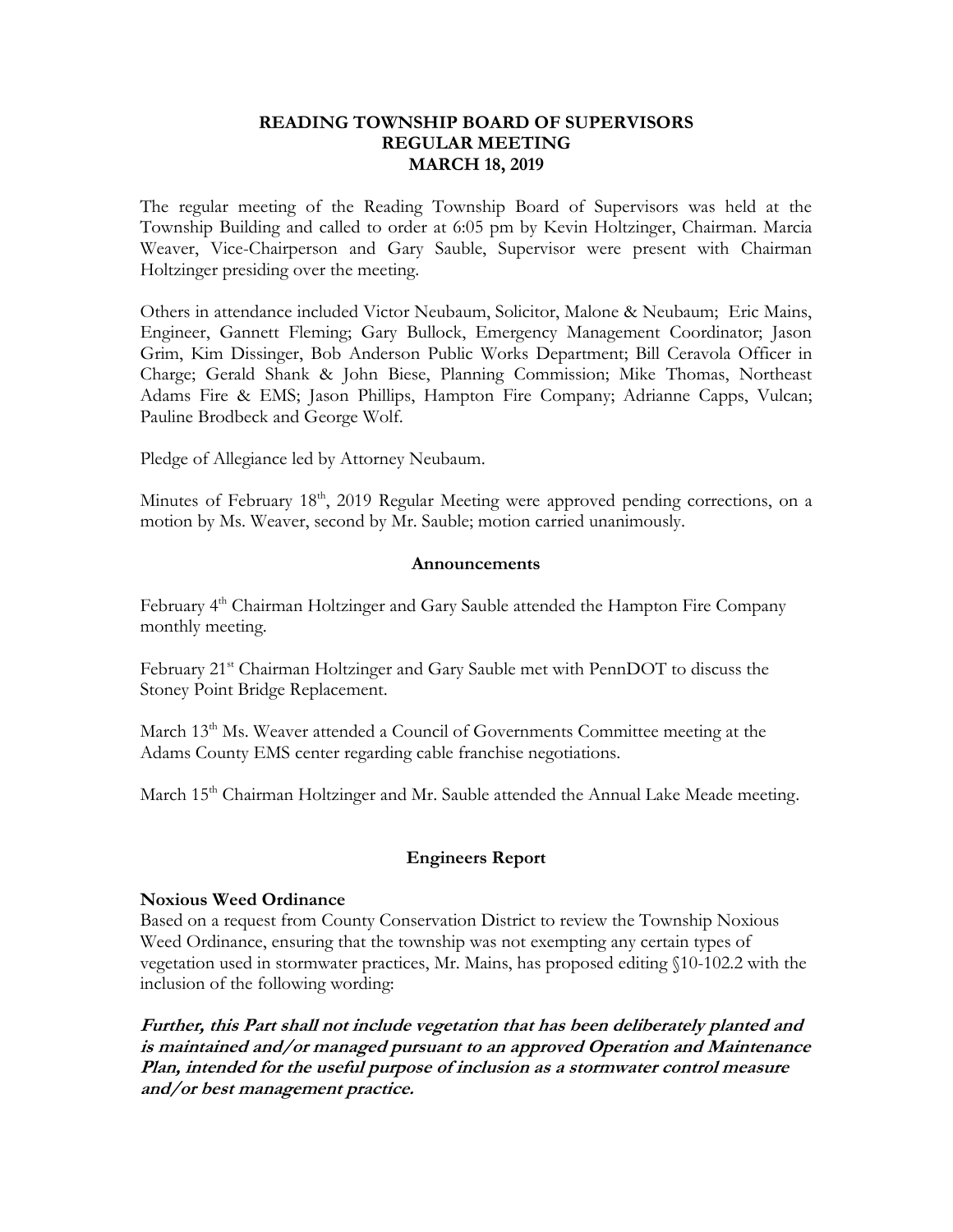Ms. Weaver made a motion to approve the amendment to the existing Ordinance, second by Mr. Sauble; motion carried unanimously. Attorney Neubaum will have the Ordinance at the April 15<sup>th</sup> Board of Supervisors meeting for approval to advertise.

# **On-Lot Septic Ordinance**

# **Penalty Citation Procedure**

Mr. Mains stated they have reached the conclusion of pumping in District 1 and still have some owners that have not yet pumped their system. He stated there is a section, §18-206, in the Ordinance which provides for three layers of penalties.

- 1. Any malfunctioning system not repaired within thirty days will subject the owner to a fine of \$300.
- 2. Any owner who fails to comply with the pumping and proof requirements shall be subject to a fine of \$50 per violation. Each thirty-day period where said requirements are not complied with shall constitute a separate section violation.
- 3. Any person who violates any provision of this Part shall, upon conviction thereof by summary proceedings, be subject to pay a fine of not less than \$100 nor more than \$300 and costs, and in and default of said fine and costs, to undergo imprisonment in the Adams County Prison for a period not to exceed 30 days.

Mr. Mains stated the third penalty is for someone who may have violated some other section other than not pumping or fixing a malfunction. Mr. Mains recommended that the penalties should be applied, and the thirty days should start from the day the owner should have had their system pumped, (12/31/2018), Attorney Neubaum indicated that the violation letter can come from anyone designated by the Township (such as SEO, Codes Officer, etc.). Ms. Weaver made a motion for anyone who is in non-compliance will be subject to §18-206 and Mr. Wilt can proceed to draft the penalty letters to be signed by the Board Chairman, second by Mr. Sauble; motion carried unanimously.

# **Townships Response Letter to DEP**

Mr. Mains stated once the Township has completed District 1 the Township was mandated to provide Department of Environmental Protection (DEP) an update to show the Township has carried through on their commitment to have everyone have their septic system pump and inspected and provide an indication of what the Townships next step will be. Mr. Mains and Mr. Fred Heerbrandt, William Hill and Associates, drafted a letter to be sent to DEP. Ms. Weaver made a motion to approve the letter as drafted by Eric Mains and Mr. Heerbrandt to Timothy Wagner at DEP, second by Mr. Sauble; motion carried unanimously.

# **Bid Opening**

### **BIDDERS FOR TAR & CHIP ROAD PROJECT HAMMACKER**

#### **ITEM**

61,648 SY Single application oil and chip 61,648 SY Grip Tight-Fog Seal 101,719.20

Bid was accepted as presented. Bid was awarded to the only bidder, Hammacker East, on a motion by Mr. Sauble and seconded by Ms. Weaver; motion carried unanimously.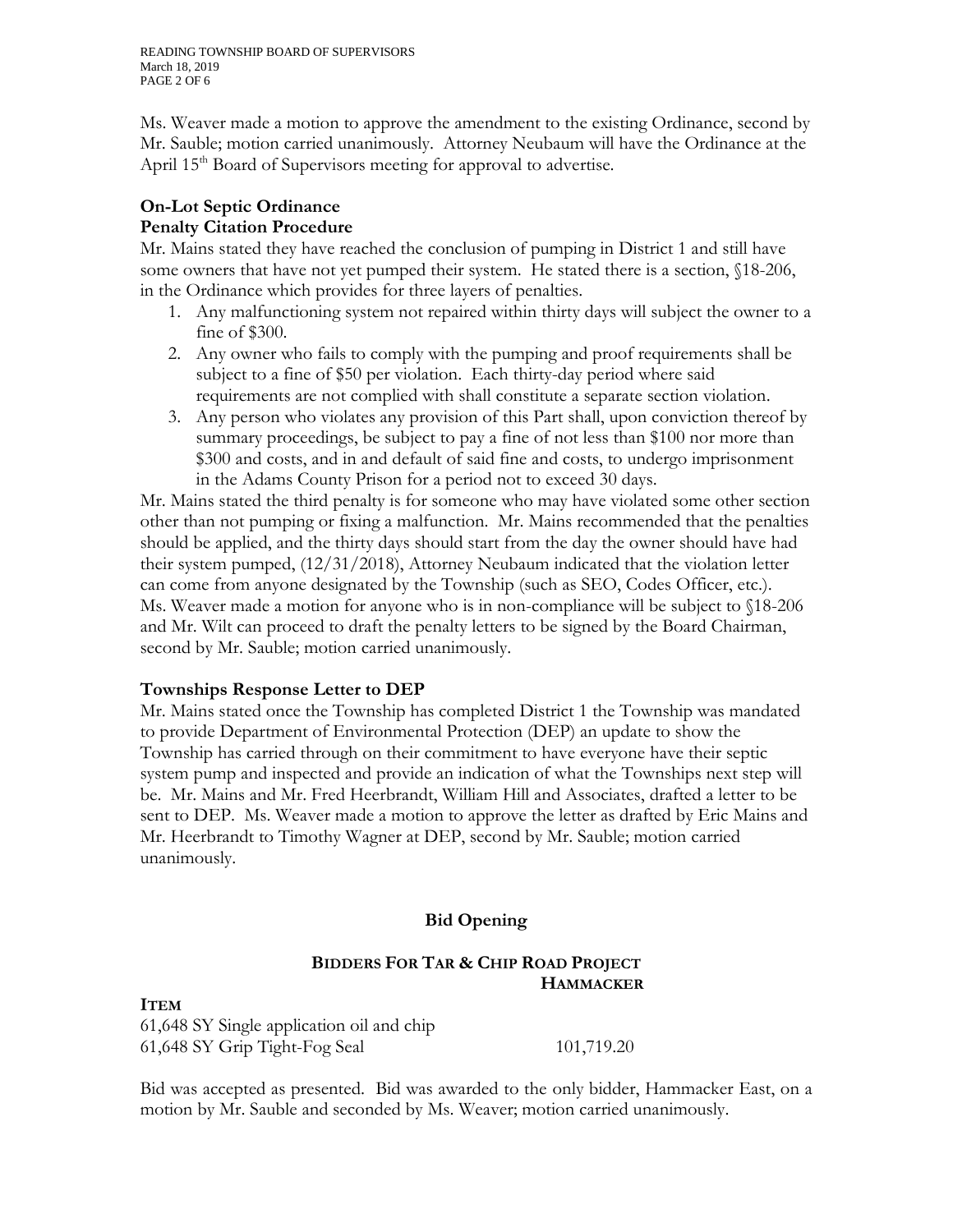#### **BIDDERS FOR OLD LOG HOUSE ROAD PROJECT**

**ITEM NEW ENTERPRISES**  Roadwork for Old Log House Road 81,040.00

Bid was accepted as presented. Bid was awarded to the only bidder, New Enterprises, on a motion by Chairman Holtzinger and seconded by Mr. Sauble; motion carried. Ms. Weaver abstained.

|                  | <b>BIDDERS FOR AGGREGATE DELIVERED AT SITE:</b> |                 |                |                    |               |
|------------------|-------------------------------------------------|-----------------|----------------|--------------------|---------------|
|                  | <b>VULCAN</b>                                   | YORK            | <b>KINSLEY</b> | <b>NEW</b>         | <b>PENNSY</b> |
|                  |                                                 | <b>BUILDING</b> |                | <b>ENTERPRISES</b> |               |
| <b>ITEM</b>      |                                                 |                 |                |                    |               |
| AASHTO#1         | 13.30                                           | 12.95           | 14.75          | 17.70              |               |
| AASHTO#3         | 13.30                                           | 12.95           | 14.75          | 17.70              |               |
| AASHTO #57       | 13.30                                           | 12.95           | 15.75          | 17.10              |               |
| PA 2A SUB-BASE   | 9.10                                            | 9.25            | 10.50          | 13.95              |               |
| <b>ANTI-SKID</b> | 14.30                                           | 14.95           | 0              | $\left( \right)$   | 21.29         |
| $R4$ 's          | 19.75                                           | 18.45           | 17.00          | 20.70              |               |

All bids were accepted as presented. The following were awarded. Vulcan for the PA-2A Sub-Base and Type 2 Anti-Skid, R-4's to Kinsley and the bid for AASHTO #1, #3 and #57 was awarded to York Building Products, on a motion by Ms. Weaver and seconded by Mr. Sauble; motion carried unanimously.

# **SUBDIVISION AND LAND DEVELOPMENT**

#### **Delores N. Nolt #2018-05 Lake Meade Drive Final Subdivision Plan**

The Planning Commission received a letter from Ms. Nolt dated February 26, 2019 that Lake Meade Homeowners Association will not give their approval to move the property line as requested on the subdivision plan #2018-05. Her design is to leave the property line as it is now and build a home on 558 Lake Meade Drive. The Delores Nolt Plan, based upon her request in the letter, is to leave the property line as it is now in accordance with Township Ordinance §27-903. Chairman Holtzinger made a motion to deny plan #2018-05 for failing to comply with §27-903, second by Ms. Weaver; motion carried unanimously.

#### **Shemon Property #2007-08 Browns Dam Road**

Township records indicate the requirement of submitting annual phasing schedules were not met and no improvements or infrastructure on the parcel were attempted. Attorney Neubaum stated over the past five years they have not made any efforts to further the plan and as a result they lose all protections from any changes in the applicable Ordinances. They are now subject to Ordinance 2019-01, dedication of recreation land, or payment of fee in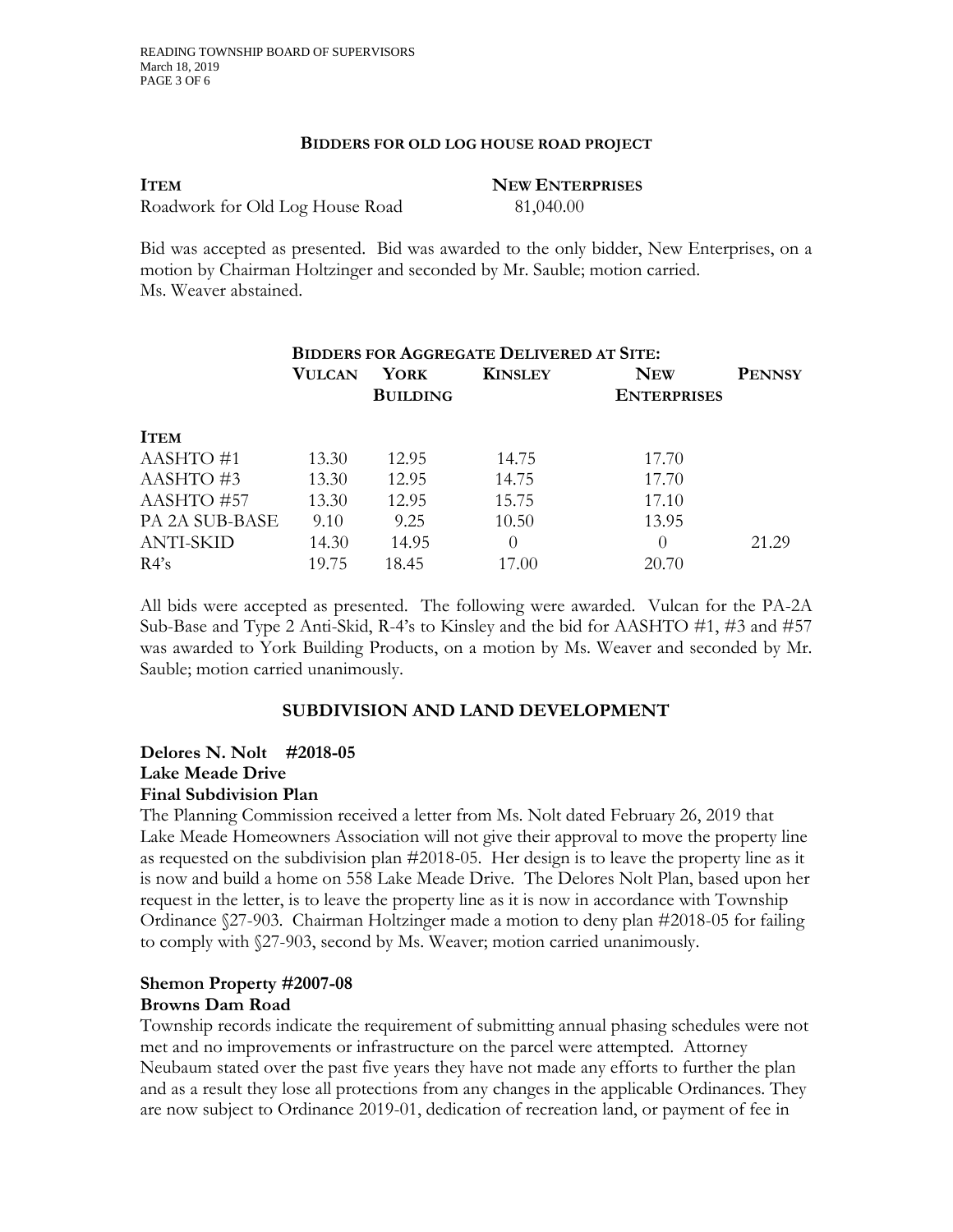READING TOWNSHIP BOARD OF SUPERVISORS March 18, 2019 PAGE 4 OF 6

lieu of land dedication. Mr. Wilt will draft a letter to be sent to the Shemon Property developers and have Chairman Holtzinger sign.

#### **MISCELLANEOUS**

#### **Adams County Land Preservation Township Participation**

The Planning Commission received a request from the Adams County Office of Planning and Development to consider financial participation in Round 13 of the Adams County Agricultural Land Preservation Program for three potential farm properties in Reading Township. Chairman Holtzinger has no objections to discussing this further in 2020 budget. It may be earmarked for the Township or may go into an account for the whole county. It would be up to the Township on how they would like to distribute the funds. Ms. Beard will keep information for 2020 Budget discussion.

#### **Precision Paving**

#### **Request approval for Authorized Hauler**

Ms. Weaver made a motion to approve Precision Paving to be added to the On-Lot Authorized Hauler list pending updated Certificate of Workers Comp Insurance, second by Mr. Sauble; motion carried unanimously.

#### **Apple Valley Creamery**

#### **Review Request for 5K Charity Event**

Apple Valley Creamery would like to have their annual 5K run August 17th. Ms. Weaver made a motion to approve the request for the 5K Charity Event pending all necessary paperwork being provided and also to approve fire police coverage for the event, second by Mr. Sauble; motion carried unanimously.

# **Approval of a new cleaning service for**

#### **The Township Offices**

The following quotes were provided: White Rose \$300.00/month \$680.00 for Spring Cleaning K&J Cleaning Service \$500.00 month. Cannot do Spring Cleaning. Ms. Weaver made a motion to approve White Rose Cleaning Service to provide cleaning for the Township Offices, second by Mr. Sauble; motion carried unanimously.

#### **TREASURER'S REPORT**

Mr. Wilt researched the Parks and Rehabilitation and Development Grant that is being offered by the Department of Conservation and Natural Resources per Ms. Weaver's request at February Board of Supervisors meeting. Reading Township does not qualify for the grant due to the population requirement. The population must be 5,000 or less and according to the 2010 census Reading Townships population was 5,780.

The Treasurer's Report for the month of February was approved pending audit on a motion by Ms. Weaver, second by Mr. Sauble; motion carried unanimously.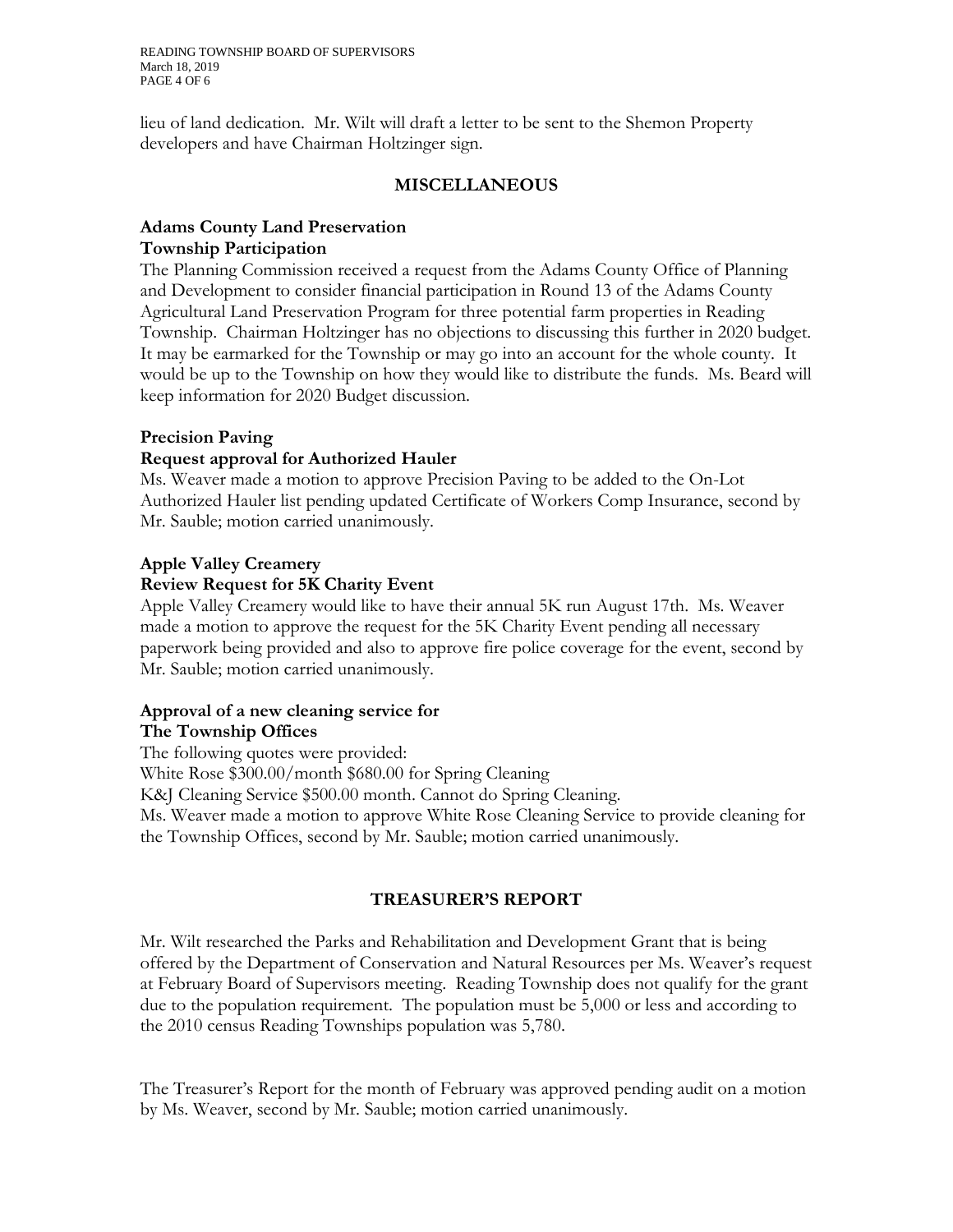#### **ADMINISTRATIVE REPORT**

The Board acknowledged receiving reports from the Police, Public Works, Zoning/Code Enforcement Officer and Building Inspector, Emergency Management, Northeast Adams Fire & EMS and United Hook and Ladder for the month of February.

#### **Police Report**

Officer in Charge Bill Ceravola supplied the Board with a detailed report of the Officer's time for the month of February. Officer Ceravola stated himself and Officer Morehead had drove 1709 miles, they were in Lake Meade 37 times, there were 97 incidents, issued 21 traffic stops, 20 traffic violations and 6 warnings. Officer Ceravola stated he is still trying to find someone to certify himself and Officer Morehead on the new tasers.

#### **Public Works**

Chairman Holtzinger stated a resident of Reading Township approached him and said the Public Works Department did a nice job keeping the roads cleared after the snow storms.

Ms. Weaver also thanked the public works department for their work in the recent snow storms.

#### **EMC Reports**

Mr. Bullock stated Dean Shank, Deputy Emergency Management Coordinator, is attending training this evening.

Ms. Weaver made a motion to accept the administrative reports as submitted, second by Mr. Sauble; motion carried unanimously.

#### **PUBLIC ORDINANCE HEARING Ordinance #2019-01**

Attorney Neubaum presented Ordinance #2019-01, Dedication of Recreation Land, or Payment of Fee in Lieu of Land Dedication. Chairman Holtzinger opened the floor for public comments.

There being no comments, Chairman Holtzinger closed the hearing and re-opened the meeting. Ms. Weaver made a motion to adopt Ordinance #2019-01, Mr. Sauble seconded; motion carried unanimously.

#### **SOLICITOR'S REPORT**

#### **Update on Selling Tasers**

At the February Board of Supervisors Meeting the Board instructed Attorney Neubaum to research the sale of the Reading Township Police Departments used Taser's to see if they can be sold to the Constable's Association. Attorney Neubaum stated under the second-class Township Code, they can sell or dispose of them with approval from the